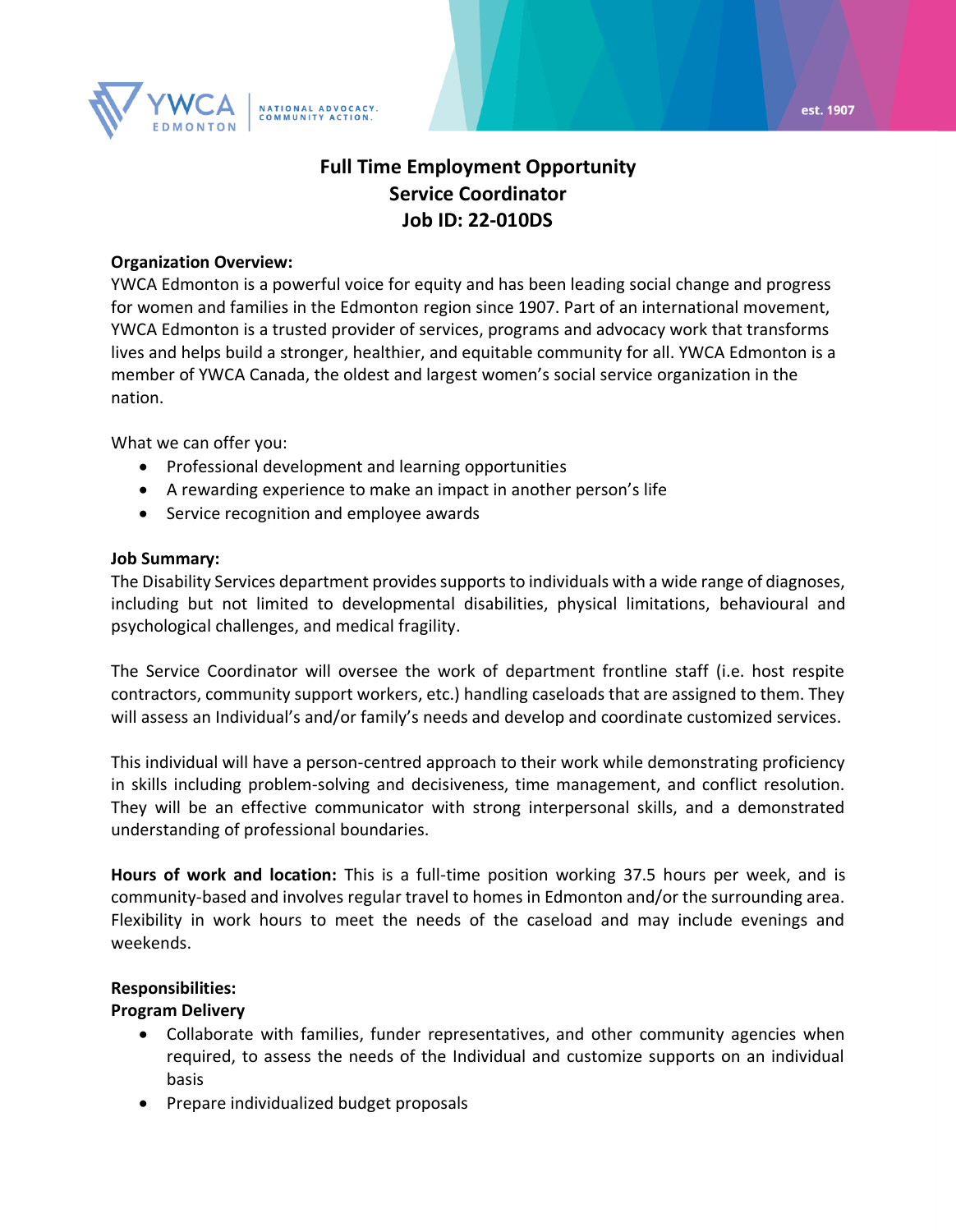- Design, staff and implement programs as needed, to address identified needs of the Individual including but not limited to behavioral, routine, self-help, social, community access, and communication
- Work in conjunction with department Managers to develop appropriate practices and procedures
- Regularly travel to Individual or family homes, client events, or other meetings in the community
- Conduct intake procedures as required

# **Human Resources Management**

- Conduct recruitment processes in collaboration with the HR team
- Ensure adequate levels of staffing are maintained, to meet requirements for delivery of services
- Provide ongoing supervision and support to direct reports and other Disability Services team members as needed
- Conduct performance evaluations of direct reports
- Consult with the Manager and HR team on all performance management-related issues at the earliest opportunity
- Manage conflict resolution involving direct service personnel and/or families
- Support direct reports to find resources to required training, as requested

# **Administration**

- Coordinate schedules for direct reports in accordance with Individuals' (Clients') contractual hours
- Monitor Individuals' hours and days served on a bi-weekly basis
- Review and authorize bi-weekly payroll submissions
- Ensure that all files are accurate and up-to-date inclusive of all written documentation
- Schedule and facilitate all direct service personnel meetings
- Attend all regularly scheduled department meetings
- Work collaboratively with other Coordinators to take regular shifts in the on-call rotation
- Notify the department Director of:
	- o Individuals for which service can no longer be provided
	- o Matters involving personnel disciplinary action
	- o Critical incident reports
	- o Any matter which potentially impacts the reputation, budget and/or finances of YWCA Edmonton
	- o Those issues which relate to Department procedures or the safety of direct service personnel or the Individual(s) being served
- Other duties as assigned

# **Qualifications Required**

**Education:**

• Post Secondary education in social services or related field of study